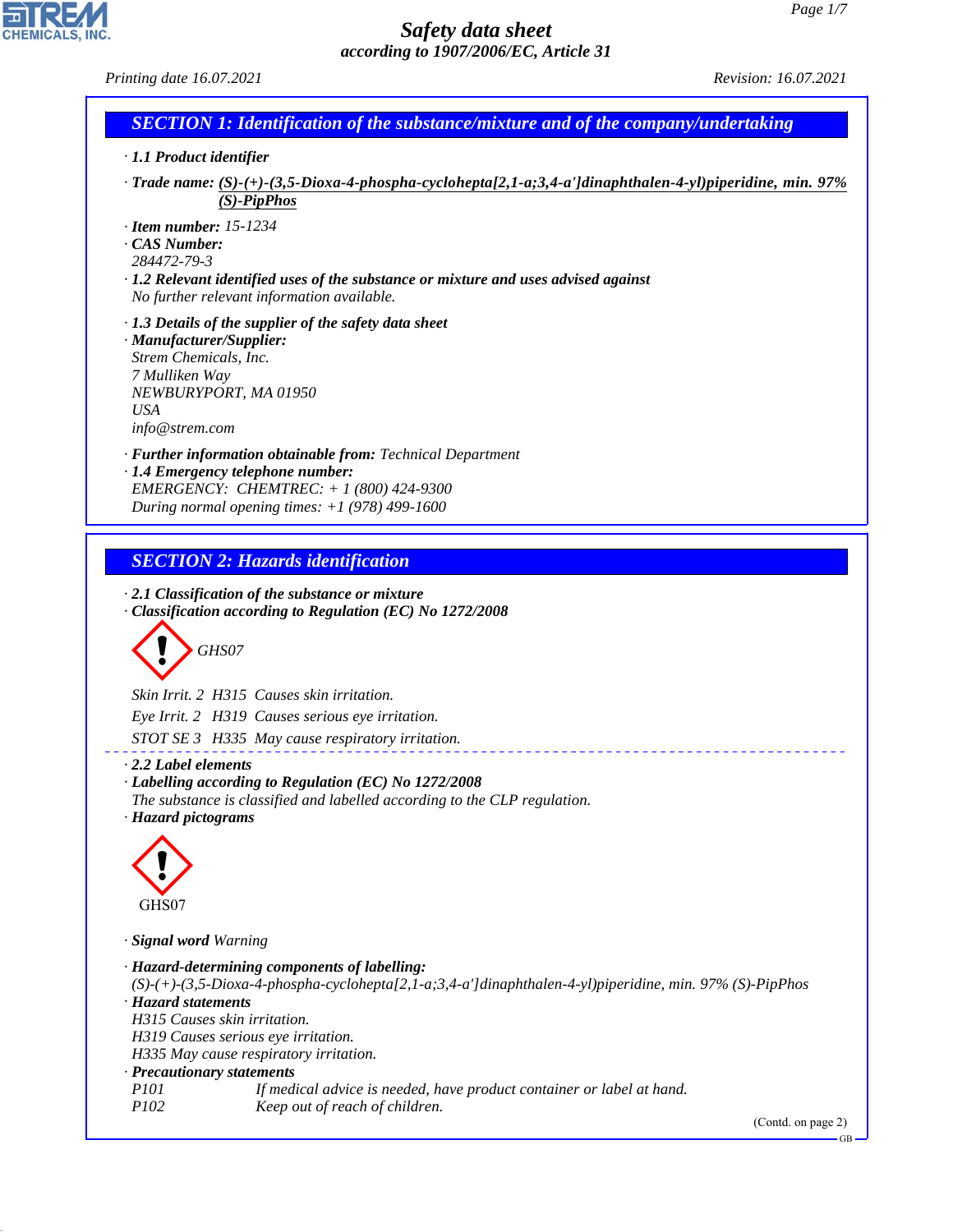*Printing date 16.07.2021 Revision: 16.07.2021*

| Trade name: $(S)$ - $(+)$ - $(3,5$ -Dioxa-4-phospha-cyclohepta[2,1-a;3,4-a']dinaphthalen-4-yl)piperidine, min. 97% (S)-<br><b>PipPhos</b> |                                                                                                                                                    |  |  |  |
|-------------------------------------------------------------------------------------------------------------------------------------------|----------------------------------------------------------------------------------------------------------------------------------------------------|--|--|--|
|                                                                                                                                           | (Contd. of page 1)                                                                                                                                 |  |  |  |
| <i>P103</i>                                                                                                                               | Read label before use.                                                                                                                             |  |  |  |
| P <sub>231</sub>                                                                                                                          | Handle under inert gas.                                                                                                                            |  |  |  |
| P <sub>222</sub>                                                                                                                          | Do not allow contact with air.                                                                                                                     |  |  |  |
|                                                                                                                                           | P305+P351+P338 IF IN EYES: Rinse cautiously with water for several minutes. Remove contact lenses, if<br>present and easy to do. Continue rinsing. |  |  |  |
| $P403 + P233$                                                                                                                             | Store in a well-ventilated place. Keep container tightly closed.                                                                                   |  |  |  |
| P422                                                                                                                                      | Store contents under inert gas.                                                                                                                    |  |  |  |
| <i>P501</i>                                                                                                                               | Dispose of contents/container in accordance with local/regional/national/international<br>regulations.                                             |  |  |  |
| $\cdot$ 2.3 Other hazards                                                                                                                 | · Results of PBT and vPvB assessment                                                                                                               |  |  |  |

*· PBT: Not applicable.*

*· vPvB: Not applicable.*

# *SECTION 3: Composition/information on ingredients*

- *· 3.1 Chemical characterisation: Substances · CAS No. Description*
- *284472-79-3 (S)-(+)-(3,5-Dioxa-4-phospha-cyclohepta[2,1-a;3,4 a']dinaphthalen-4-yl)piperidine, min. 97% (S)-PipPhos*

# *SECTION 4: First aid measures*

*· 4.1 Description of first aid measures*

- *· After inhalation: In case of unconsciousness place patient stably in side position for transportation.*
- *· After skin contact: Immediately wash with water and soap and rinse thoroughly.*
- *· After eye contact:*
- *Rinse opened eye for several minutes under running water. If symptoms persist, consult a doctor.*
- *· After swallowing: If symptoms persist consult doctor.*
- *· 4.2 Most important symptoms and effects, both acute and delayed No further relevant information available.*
- *· 4.3 Indication of any immediate medical attention and special treatment needed*

*No further relevant information available.*

# *SECTION 5: Firefighting measures*

- *· 5.1 Extinguishing media*
- *· Suitable extinguishing agents: Use fire extinguishing methods suitable to surrounding conditions.*
- *· 5.2 Special hazards arising from the substance or mixture No further relevant information available.*
- *· 5.3 Advice for firefighters*

44.1.1

*· Protective equipment: No special measures required.*

# *SECTION 6: Accidental release measures*

- *· 6.1 Personal precautions, protective equipment and emergency procedures Not required.*
- *· 6.2 Environmental precautions: No special measures required.*
- *· 6.3 Methods and material for containment and cleaning up: Dispose contaminated material as waste according to item 13. Ensure adequate ventilation.*

(Contd. on page 3)

GB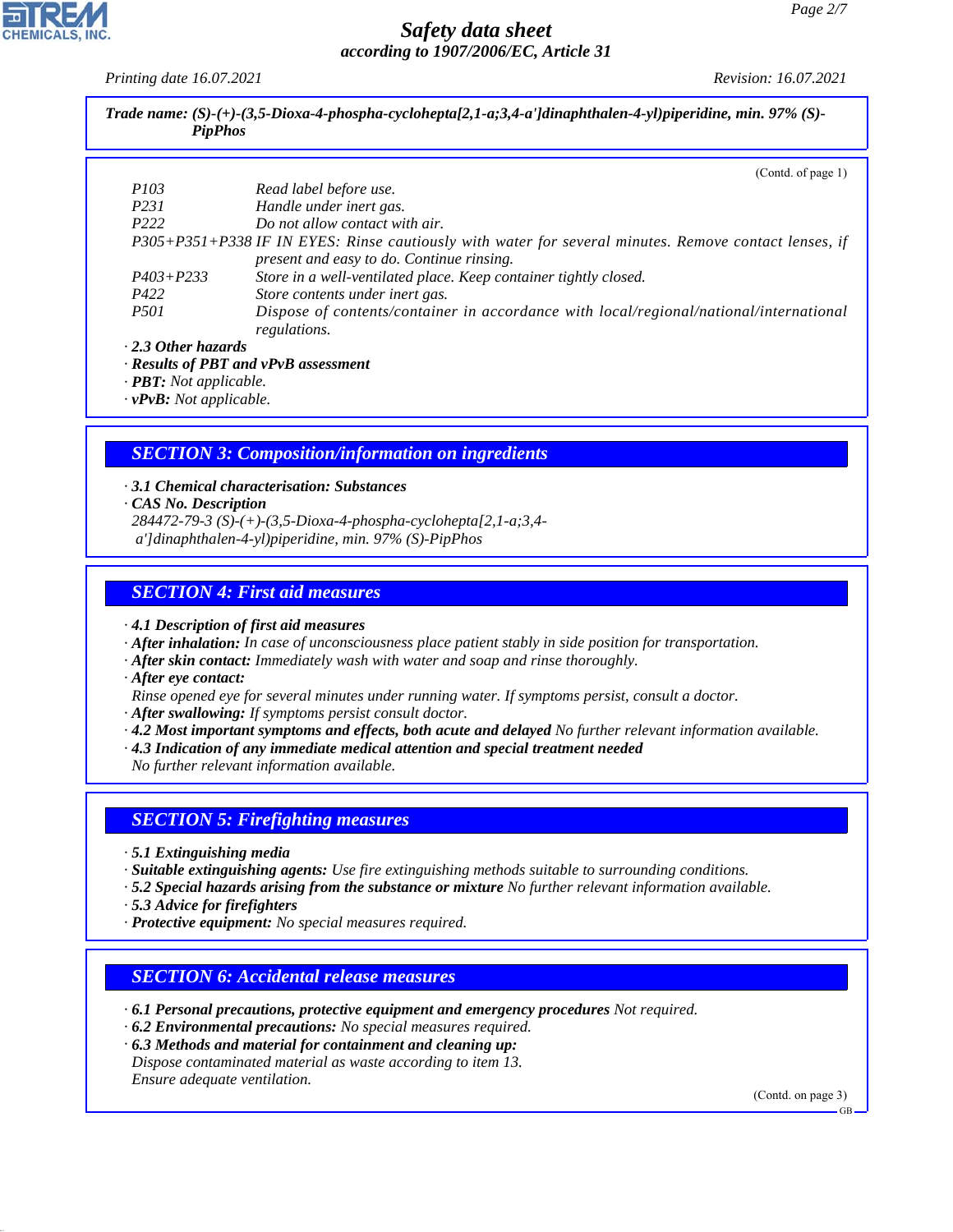*Printing date 16.07.2021 Revision: 16.07.2021*

*Trade name: (S)-(+)-(3,5-Dioxa-4-phospha-cyclohepta[2,1-a;3,4-a']dinaphthalen-4-yl)piperidine, min. 97% (S)- PipPhos*

(Contd. of page 2)

- *· 6.4 Reference to other sections*
- *See Section 7 for information on safe handling.*
- *See Section 8 for information on personal protection equipment.*
- *See Section 13 for disposal information.*

# *SECTION 7: Handling and storage*

- *· 7.1 Precautions for safe handling Open and handle receptacle with care.*
- *· Handling: Handle under inert gas.*
- *· Information about fire and explosion protection: No special measures required.*
- *· 7.2 Conditions for safe storage, including any incompatibilities*
- *· Storage: Store contents under inert gas.*
- *· Requirements to be met by storerooms and receptacles: No special requirements.*
- *· Information about storage in one common storage facility: Not required.*
- *· Further information about storage conditions: Keep container tightly sealed.*
	- *Store in cool, dry conditions in well sealed receptacles.*
- *· 7.3 Specific end use(s) No further relevant information available.*

#### *SECTION 8: Exposure controls/personal protection*

*· Additional information about design of technical facilities: No further data; see item 7.*

- *· 8.1 Control parameters*
- *· Ingredients with limit values that require monitoring at the workplace: Not required.*
- *· Additional information: The lists valid during the making were used as basis.*
- *· 8.2 Exposure controls*
- *· Personal protective equipment:*
- *· General protective and hygienic measures: Keep away from foodstuffs, beverages and feed. Immediately remove all soiled and contaminated clothing Wash hands before breaks and at the end of work. Avoid contact with the eyes and skin.*
- *· Respiratory protection:*
- *In case of brief exposure or low pollution use respiratory filter device. In case of intensive or longer exposure use self-contained respiratory protective device.*
- *· Protection of hands:*



44.1.1

\_S*Protective gloves*

*The glove material has to be impermeable and resistant to the product/ the substance/ the preparation. Due to missing tests no recommendation to the glove material can be given for the product/ the preparation/ the chemical mixture.*

*Selection of the glove material on consideration of the penetration times, rates of diffusion and the degradation · Material of gloves*

*The selection of the suitable gloves does not only depend on the material, but also on further marks of quality and varies from manufacturer to manufacturer.*

(Contd. on page 4)

GB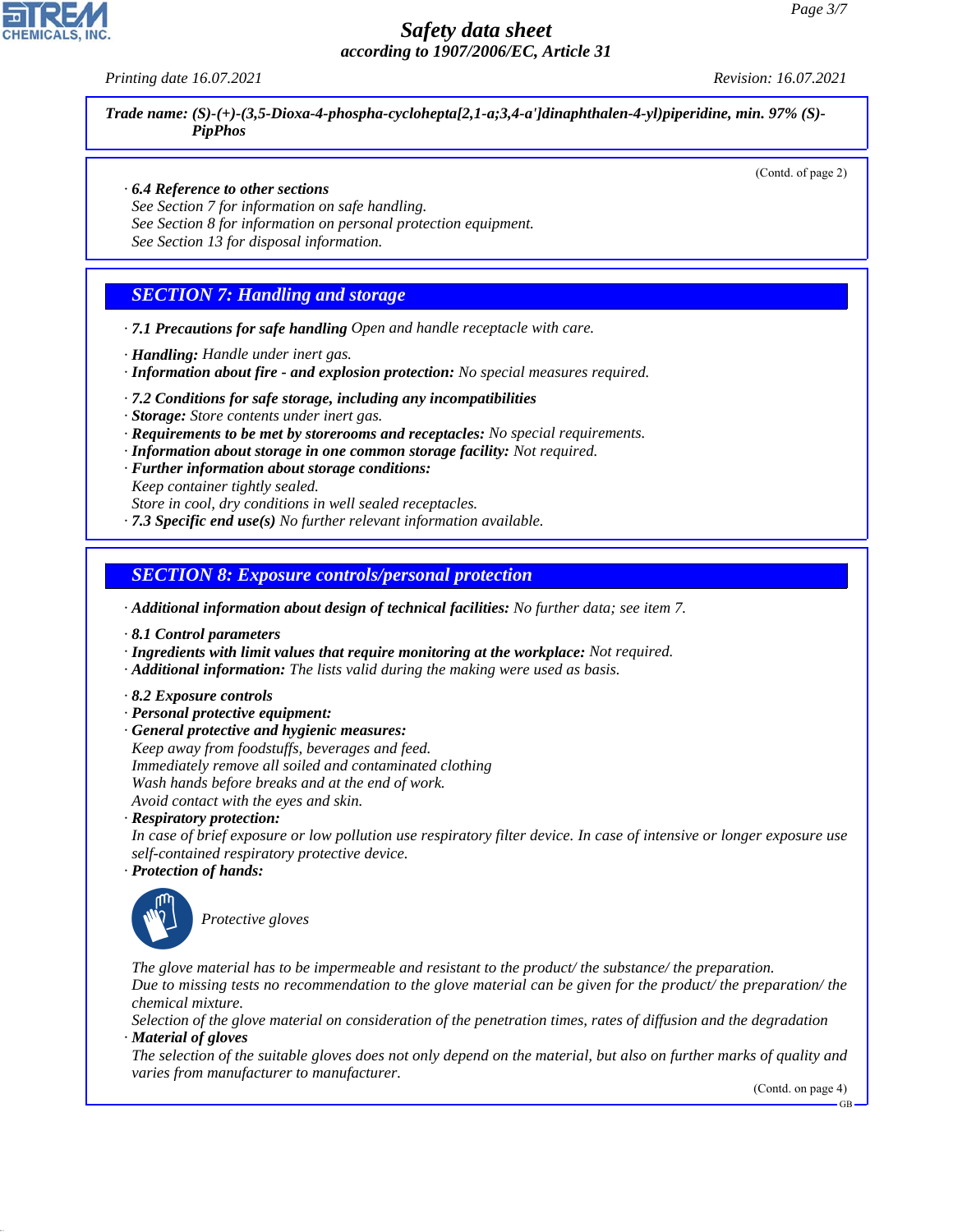|                                                            | (Contd. of page 3)                                                                                          |
|------------------------------------------------------------|-------------------------------------------------------------------------------------------------------------|
| · Penetration time of glove material                       | The exact break through time has to be found out by the manufacturer of the protective gloves and has to be |
| observed.                                                  |                                                                                                             |
| $\cdot$ Eye protection:                                    |                                                                                                             |
|                                                            |                                                                                                             |
| Tightly sealed goggles                                     |                                                                                                             |
|                                                            |                                                                                                             |
| .9.1 Information on basic physical and chemical properties |                                                                                                             |
| · General Information                                      |                                                                                                             |
| $\cdot$ Appearance:<br>Form:                               | Powder                                                                                                      |
| Colour:                                                    | White                                                                                                       |
| $\cdot$ Odour:                                             | Undistinguishable.                                                                                          |
| · Odour threshold:                                         | Not determined.                                                                                             |
| $\cdot$ pH-value:                                          | Not applicable.                                                                                             |
| Change in condition                                        |                                                                                                             |
| <b>Melting point/freezing point:</b>                       | Undetermined.                                                                                               |
| Initial boiling point and boiling range: Undetermined.     |                                                                                                             |
| · Flash point:                                             | Not applicable.                                                                                             |
| · Flammability (solid, gas):                               | Not determined.                                                                                             |
| · Ignition temperature:                                    |                                                                                                             |
| <b>Decomposition temperature:</b>                          | Not determined.                                                                                             |
| · Auto-ignition temperature:                               | Not determined.                                                                                             |
| · Explosive properties:                                    | Product does not present an explosion hazard.                                                               |
| · Explosion limits:                                        |                                                                                                             |
| Lower:                                                     | Not determined.                                                                                             |
| Upper:                                                     | Not determined.                                                                                             |
| · Vapour pressure:                                         | Not applicable.                                                                                             |
| $\cdot$ Density:                                           | Not determined.                                                                                             |
| · Relative density                                         | Not determined.                                                                                             |
| · Vapour density                                           | Not applicable.                                                                                             |
| $\cdot$ Evaporation rate                                   | Not applicable.                                                                                             |
| · Solubility in / Miscibility with                         |                                                                                                             |
| water:                                                     | Insoluble.                                                                                                  |
| · Partition coefficient: n-octanol/water:                  | Not determined.                                                                                             |
| · Viscosity:                                               |                                                                                                             |
| Dynamic:                                                   | Not applicable.                                                                                             |
| Kinematic:                                                 | Not applicable.                                                                                             |
| · Solvent content:                                         |                                                                                                             |
| Organic solvents:                                          | $0.0\%$                                                                                                     |
| $VOC$ (EC)                                                 | 0.00%                                                                                                       |
| <b>Solids content:</b>                                     | 100.0%                                                                                                      |



44.1.1

*Printing date 16.07.2021 Revision: 16.07.2021*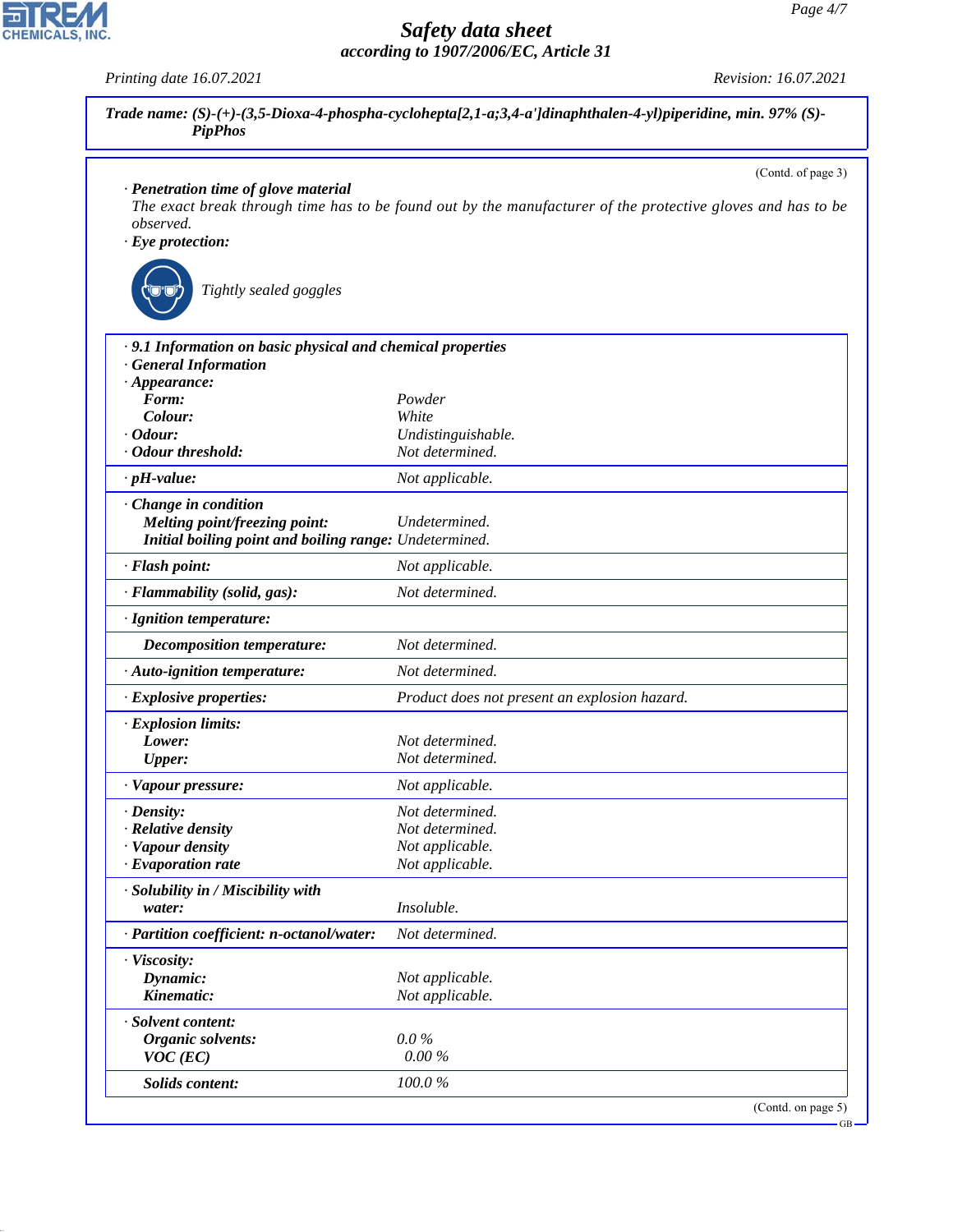*Printing date 16.07.2021 Revision: 16.07.2021*

(Contd. of page 4)

*Trade name: (S)-(+)-(3,5-Dioxa-4-phospha-cyclohepta[2,1-a;3,4-a']dinaphthalen-4-yl)piperidine, min. 97% (S)- PipPhos*

*· 9.2 Other information No further relevant information available.*

# *SECTION 10: Stability and reactivity*

*· 10.1 Reactivity No further relevant information available.*

- *· 10.2 Chemical stability*
- *· Thermal decomposition / conditions to be avoided: No decomposition if used according to specifications.*
- *· 10.3 Possibility of hazardous reactions No dangerous reactions known.*
- *· 10.4 Conditions to avoid No further relevant information available.*
- *· 10.5 Incompatible materials: No further relevant information available.*
- *· 10.6 Hazardous decomposition products: No dangerous decomposition products known.*

#### *SECTION 11: Toxicological information*

*· 11.1 Information on toxicological effects*

- *· Acute toxicity Based on available data, the classification criteria are not met.*
- *· Primary irritant effect:*
- *· Skin corrosion/irritation Causes skin irritation.*
- *· Serious eye damage/irritation*
- *Causes serious eye irritation.*
- *· Respiratory or skin sensitisation Based on available data, the classification criteria are not met.*
- *· CMR effects (carcinogenity, mutagenicity and toxicity for reproduction)*
- *· Germ cell mutagenicity Based on available data, the classification criteria are not met.*
- *· Carcinogenicity Based on available data, the classification criteria are not met.*
- *· Reproductive toxicity Based on available data, the classification criteria are not met.*
- *· STOT-single exposure*
- *May cause respiratory irritation.*

*· STOT-repeated exposure Based on available data, the classification criteria are not met.*

*· Aspiration hazard Based on available data, the classification criteria are not met.*

#### *SECTION 12: Ecological information*

- *· 12.1 Toxicity*
- *· Aquatic toxicity: No further relevant information available.*
- *· 12.2 Persistence and degradability No further relevant information available.*
- *· 12.3 Bioaccumulative potential No further relevant information available.*
- *· 12.4 Mobility in soil No further relevant information available.*
- *· Additional ecological information:*
- *· General notes: Not known to be hazardous to water.*
- *· 12.5 Results of PBT and vPvB assessment*
- *· PBT: Not applicable.*
- *· vPvB: Not applicable.*

44.1.1

*· 12.6 Other adverse effects No further relevant information available.*

(Contd. on page 6)

GB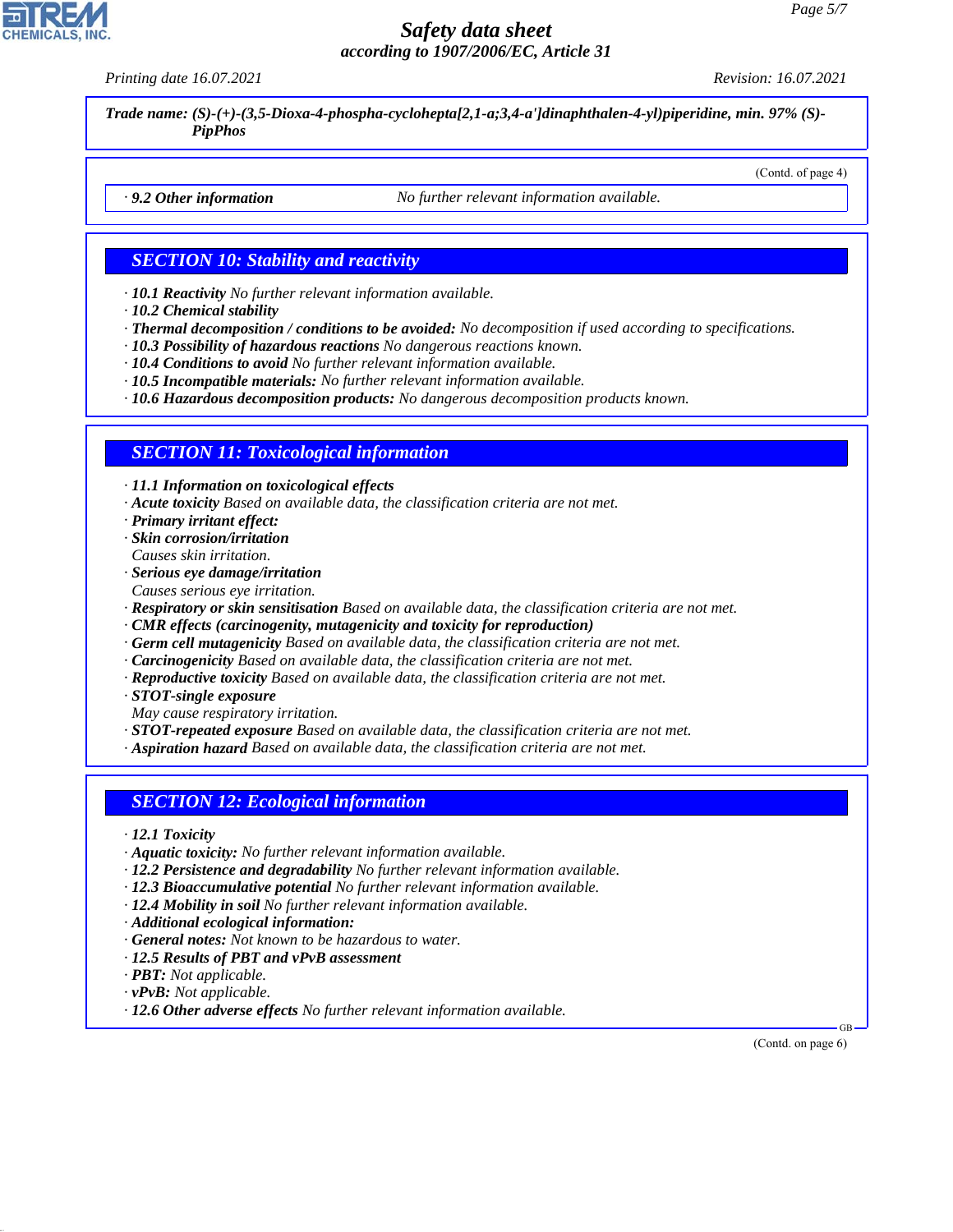*Printing date 16.07.2021 Revision: 16.07.2021*

*Trade name: (S)-(+)-(3,5-Dioxa-4-phospha-cyclohepta[2,1-a;3,4-a']dinaphthalen-4-yl)piperidine, min. 97% (S)- PipPhos*

(Contd. of page 5)

#### *SECTION 13: Disposal considerations*

*· 13.1 Waste treatment methods*

*· Recommendation*

*Must not be disposed together with household garbage. Do not allow product to reach sewage system.*

*· Uncleaned packaging:*

*· Recommendation: Disposal must be made according to official regulations.*

| <b>SECTION 14: Transport information</b>                                                                     |                 |  |
|--------------------------------------------------------------------------------------------------------------|-----------------|--|
| $\cdot$ 14.1 UN-Number<br>· ADR, ADN, IMDG, IATA                                                             | not regulated   |  |
| $\cdot$ 14.2 UN proper shipping name<br>· ADR, ADN, IMDG, IATA                                               | not regulated   |  |
| $\cdot$ 14.3 Transport hazard class(es)                                                                      |                 |  |
| · ADR, ADN, IMDG, IATA<br>· Class                                                                            | not regulated   |  |
| $\cdot$ 14.4 Packing group<br>ADR, IMDG, IATA                                                                | not regulated   |  |
| $\cdot$ 14.5 Environmental hazards:<br>· Marine pollutant:                                                   | No              |  |
| $\cdot$ 14.6 Special precautions for user                                                                    | Not applicable. |  |
| $\cdot$ 14.7 Transport in bulk according to Annex II of<br><b>Marpol and the IBC Code</b><br>Not applicable. |                 |  |
| · UN "Model Regulation":                                                                                     | not regulated   |  |

# *SECTION 15: Regulatory information*

*· 15.1 Safety, health and environmental regulations/legislation specific for the substance or mixture*

*· Directive 2012/18/EU*

- *· Named dangerous substances ANNEX I Substance is not listed.*
- *· 15.2 Chemical safety assessment: A Chemical Safety Assessment has not been carried out.*

# *SECTION 16: Other information*

*This information is based on our present knowledge. However, this shall not constitute a guarantee for any specific product features and shall not establish a legally valid contractual relationship.*

*· Department issuing SDS: Technical Department.*

*· Contact: Technical Director*

44.1.1

*· Abbreviations and acronyms:*

*ADR: Accord européen sur le transport des marchandises dangereuses par Route (European Agreement concerning the International Carriage of Dangerous Goods by Road)*

*IMDG: International Maritime Code for Dangerous Goods*

*IATA: International Air Transport Association*

*GHS: Globally Harmonised System of Classification and Labelling of Chemicals*

(Contd. on page 7)

GB